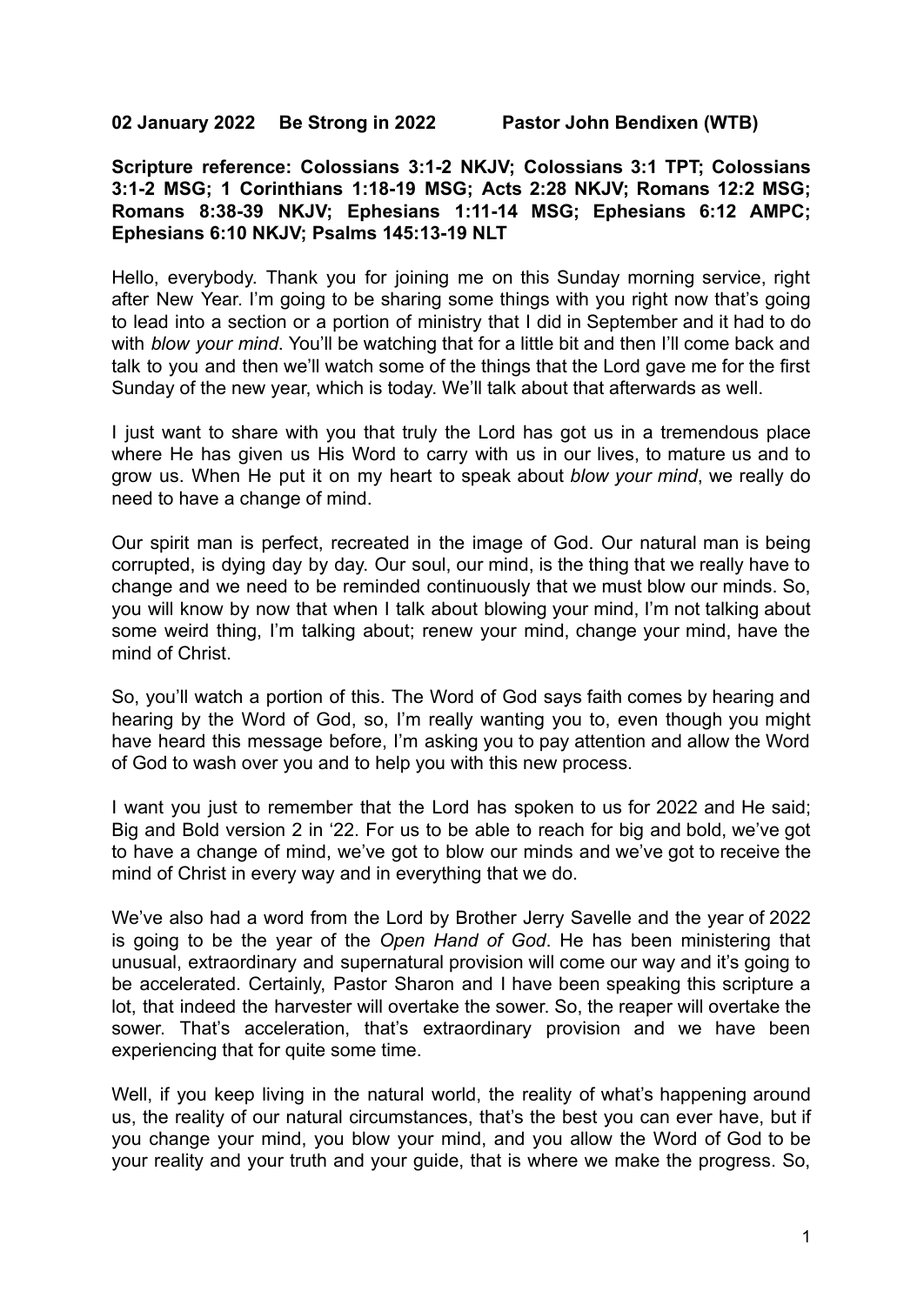please enjoy this 17 minutes or so, perhaps a little bit longer, of me ministering in the church on Blow Your Mind. Thank you. I'll see you after these 20 minutes or so.

I need to spend about ten or fifteen minutes this morning just going over some of the messages that the Lord has had me minister, over the last six weeks. I'll do it as quickly as I can and then I'm going to go into the message that the Lord has declared, He wanted me to speak this morning. I started some, probably two months ago, and a lot has happened because we've travelled quite a bit, done many things with the interns, there's been a lot of stuff happening. We've had fireside chats in between, so I probably started this series of messages, now that I think about it, three or four months ago. It was called, *Blow Your Mind*, and so, I've been talking on *Blow Your Mind*.

The original verse of scripture that I ministered on is Colossians 3 verses 1 to 3 and I'm going to read it to you in all three translations that I read it in, on that day that I preached it because I think it's really important and relevant. **¹If then you were raised,** this is the New King James Version,**¹If then you were raised with Christ, seek those things which are above, where Christ is,** seek those things that are above where Christ is, **sitting at the right hand of God. ²Set your mind on things above, not on things on the earth (Colossians 3:1-2 NKJV).**

Well, I would say that pretty much blows your natural mind, doesn't it? Because if you set your things on things above, and not on the natural things of the earth, you blow your mind, and so we all need to be blowing our mind. The Passion Translation puts it like this, **¹Christ's resurrection is your resurrection too. This is why we are to yearn for all that is above, for that's where Christ sits enthroned at the place of all power, honor, and authority! (Colossians 3:1 TPT)** And so we are to set our minds on things that are above, we are to yearn for what is above, all that is above, for that's where Christ sits enthroned at the place of power, honour and authority.

So, if you want to know what you want to blow your mind from, you certainly want to blow your mind, so that it can think of these things; where Christ sits, in power, authority and honour. When you begin to think about Christ with power, authority and honour, you begin to think on a whole different level of living in God.

The Message Translation says it like this, **¹So if you're serious about living this new resurrection life with Christ, act like it. Pursue the things over which Christ presides,** I'm going to read verse two here, **²Don't shuffle along, eyes to the ground, absorbed with the things right in front of you. Look up, and be alert to what is going on around Christ—that's where the action is. See things from his perspective (Colossians 3:1-2 MSG).**

So, I don't know about you, but when I was in a corporate world, I was fortunate enough, blessed enough, favoured enough, to sit at a fairly high level of senior management. Often we will have these, these senior meetings, these management meetings. You know, you kind of wait for everybody to drift in sort of five minutes before the meeting starts. Oftentimes if you had a meeting that would go for more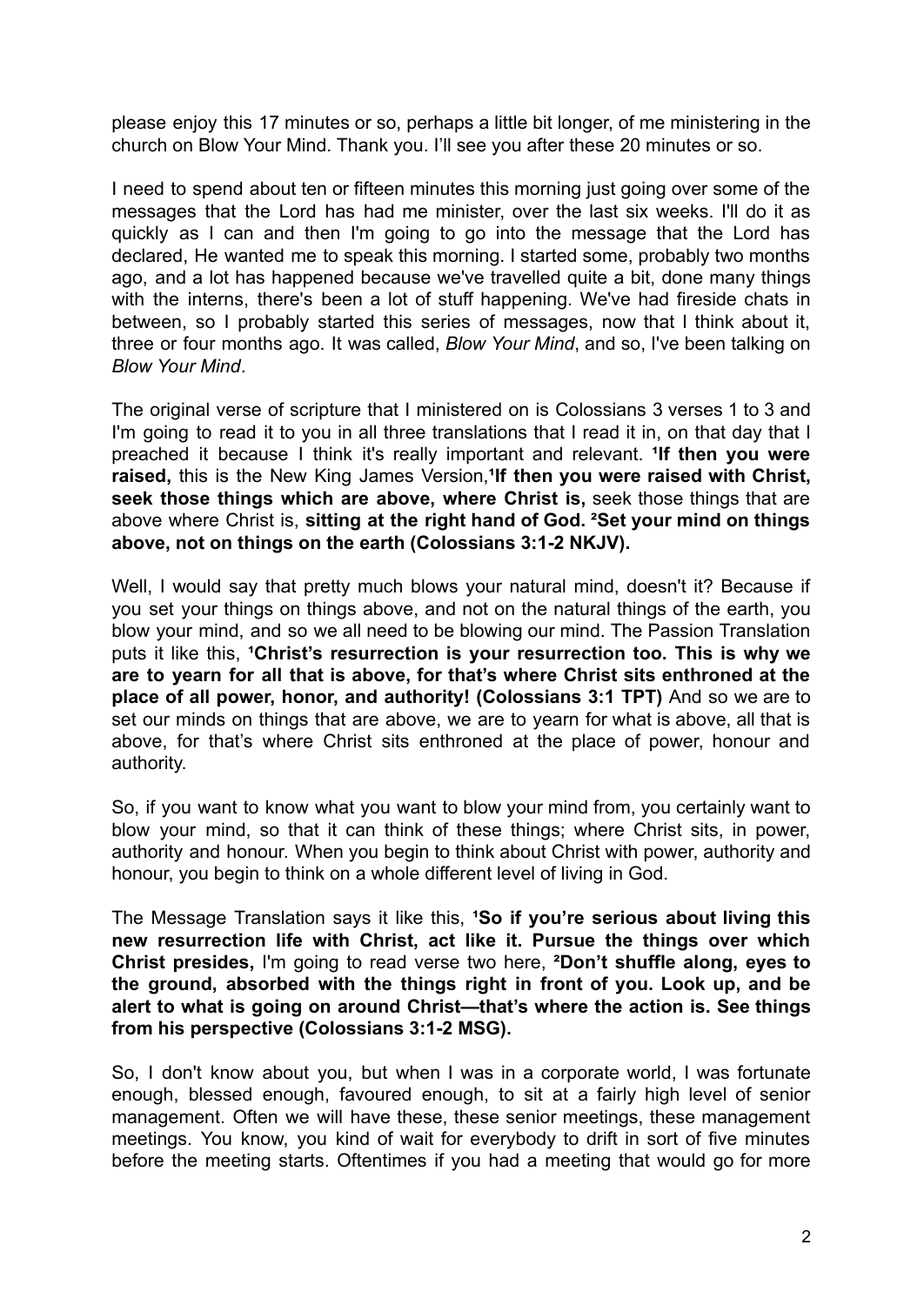than 45 minutes, you might have coffee brought in and have something on the table, some biscuits or something. In those moments, natural conversations would be held and nothing about spreadsheets and nothing about strategies or anything like that, you'd have natural conversations between people.

I was very, not very, I should say, I was new to that level of management and so all the guys, they were talking about this new property deal that you had to get into, in the Cape. So, we were all living in Johannesburg, and they were talking about this thing that was going on in the Cape and around the Stellenbosch area, and you had to buy land there. This is the new thing, guys, you got to do that. So, then the one guy said, "Yeah, I bought mine two weeks ago." The next person said, "Yeah, I've been in touch with the agent, I'm going to buy there." So out of the six or so senior executives that were in the room, four of them already made plans to go and buy land there, because that's where the action was.

So, they were talking to me, like, "Hey, John, you know, we're telling you stuff that we've kind of gleaned from all the connections and all of our connections tell us that's where the action is. That's where the land is going to grow. So, get in. We've pulled you into our connection circle, you've made it. So now, start, start living on the tips. Start living on the knowledge base of the connections, because this is where the action is."

Huh… You see, there is a natural world where there is action. But I don't want to be involved in the action where the natural world is. I want to be involved where Christ's action is. Because when I'm busy with His action, all of the stuff that the world thinks can last forever and will bring them profit and will bring good things to them, it can fail in a week. But when you're doing what Christ wants you to do, you can't fail. You can't fail. You can't fail. I can tell you that that property investment that they all invested in, has come and gone and is long time no more the action. It's like that. It's like that. So everybody gets kind of, you know, well, you've got to predict where the action is because that's where your vision comes in. That's where your instinct comes. I'd rather be where God's action is. Let His instinct, His desire, let His blessing lead me and guide me.

So I said at that time, in that message, I said, *All revelation, God-given revelation, all revelation is intended to replace your current reality with redemption and restoration. But not by living in your reasoning and only those things relevant to you and your plans. So God's revelation is intended to replace your current reality with redemption and restoration.* Hallelujah. So, if you continue to live in your reasoning, and things that are relevant to your plans, you're not seeking where God's action is.

I can tell you this revelation will cease to flow to you because if you don't act on the revelation that God gives you, he can't continue to give you, more revelation because revelation is meant to bring redemption, it's meant to bring restoration. If you don't live in the revelation that God gives you. It doesn't come to you. I want to say this, if you don't act on what God says, you become deaf and blind to the things of God.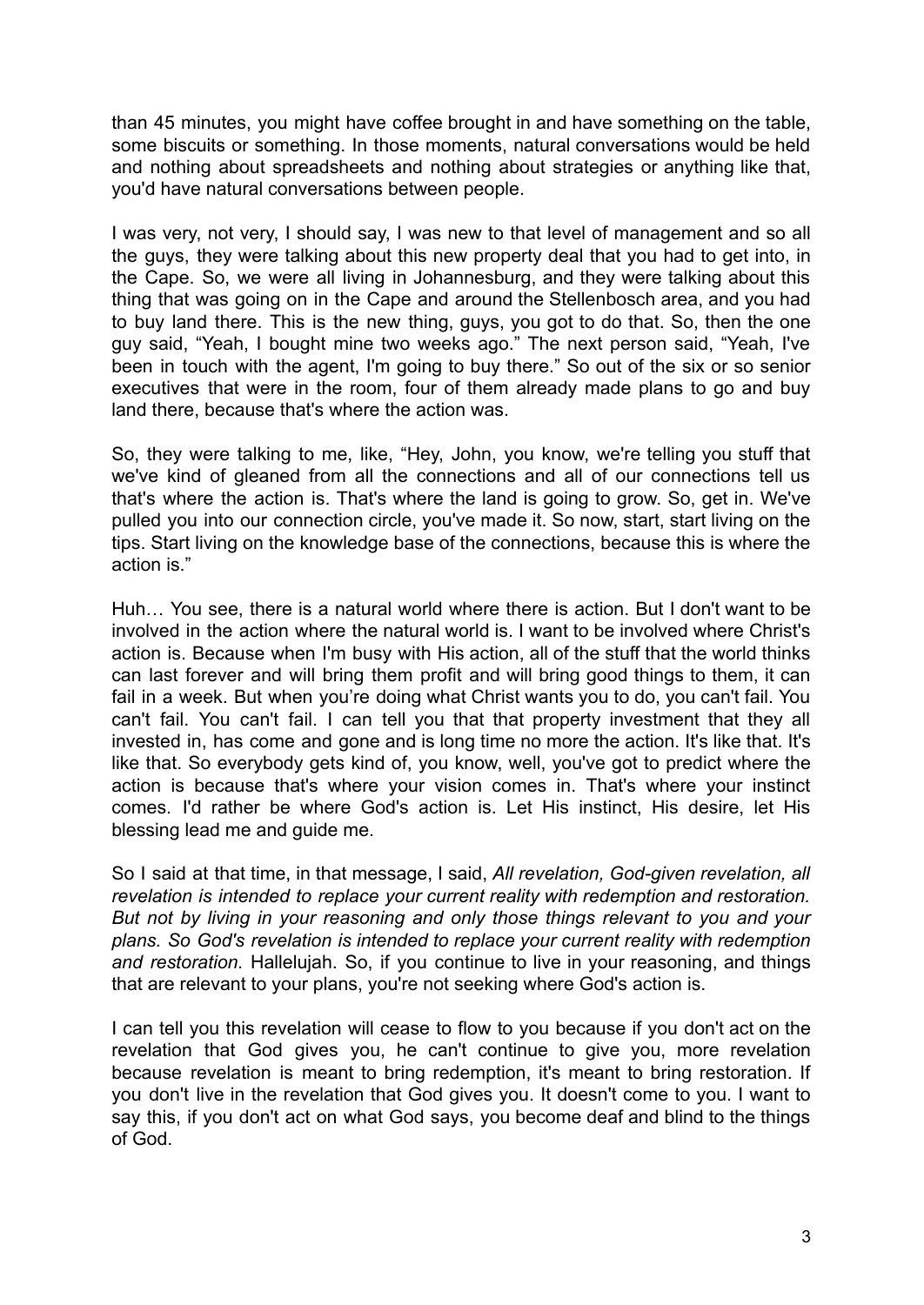Because why? Why would he want to give you more revelation when the one that he's given you that's supposed to redeem you and restore you, you're not even prepared to act on it? It means you do not even recognize that this is revelation. You don't recognize this as God talking. This is just a man talking, so I don't have to do what the man says. So what's it going to take for you to believe that God's talking? I've got news for you. He doesn't often send angels anymore. They hang around, but He has sent the Holy Spirit and He sends human messengers to come and speak to you.

I'm going to talk a little bit more about that later. The next message I preached on *Blow Your Mind* was, *Blow Your Mind: Terms and Conditions Apply* and that's from one Corinthians chapter 1 verse 18, and 19. I'm reading from the Message Translation, and it says, **18-19The Message that points to Christ on the Cross seems like sheer silliness to those hellbent on destruction.** Now, let me just make it clear. If you go to anybody in the world system and ask them, are you hellbent on destruction? They would say no ways, what are you talking about, I'm hellbent on success because they believe in their own wisdom. They believe in their own intelligence and their own world of reference. So they can say, can't you see we are busy making a success of our lives. That's what they'll say because **the Cross seems like sheer silliness to those hellbent on destruction, but for those on the way of salvation it makes perfect sense. This is the way God works, and most powerfully as it turns out. It's written, I'll turn conventional wisdom on its head, I'll expose so-called experts as crackpots**, **(1 Corinthians 1:18-19 MSG).**

There is more to that verse, but I'm not going to read any more. I want to tell you that it doesn't matter how healthy you think you are now. A disease can come and overtake your body like that and conventional wisdom may not save you. But God's power is always available to save you. Relationships, your relationships or relationships around you may fail, but God is the one who restores all relationships. Your money may deteriorate or it might become half of what it was worth because something can change overnight, but God is the one who supplies and provides and meets all your needs and He doesn't need money to do it. Hallelujah.

That's the next message I ministered was, *Blow Your Mind with Joy.* Acts 2 verse 28, says, **<sup>28</sup> You have made known to me the ways of life; You will make me full of joy in Your presence. (Acts 2:28 NKJV).** When I'm in the presence of God, I'm full of joy. You want to find somebody depressed, anxious, full of insecurities, anxieties? Get them in the presence of God. Get them in the joy of God. Watch what happens. Watch what happens. That stuff just kind of just, what? Who's worried anymore? Because in His presence there is joy. Hallelujah. Hallelujah. It's like, you can be in His presence and suddenly you just go he he he [*Pastor John laughs*] I do this quite a bit. You know, when the Lord speaks to me and I'm reading. [*Pastor John laughs again*] Just like that, and just like that I've got joy and it's flowing out of the river of my spirit-being.[*Pastor John is laughing again*] Hallelujah.

Let me tell you where God is there is no depression. He did not invent it. He doesn't know what it means, He can't see it, He can't touch it. It doesn't belong there because in His presence is joy, not just joy, fullness of joy. Tell me how depression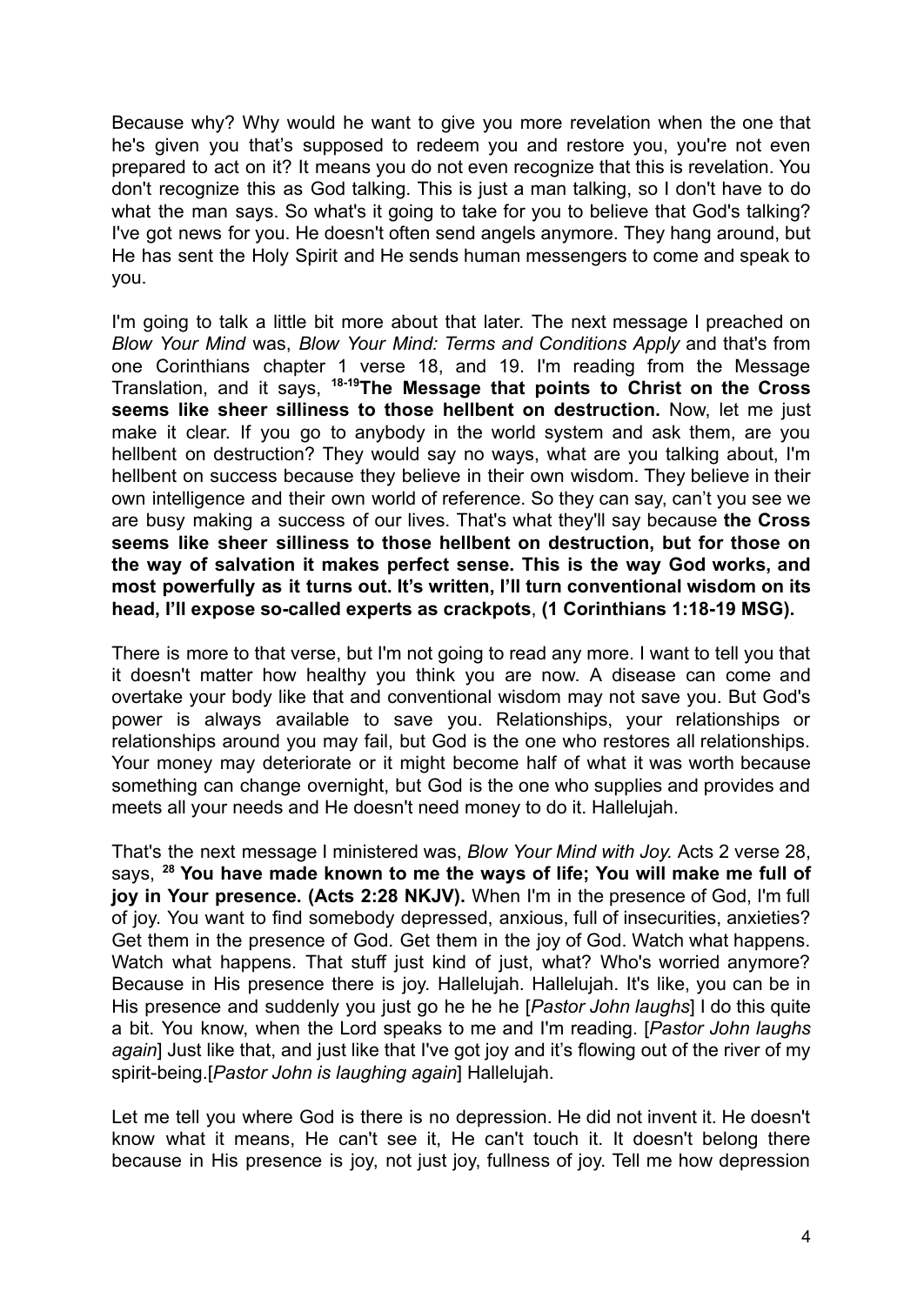gets around the fullness of joy. Sadness, anxiety, madness, silliness, can't hang around in the presence of God, because He's got joy. His joy is like a river that flows out of His being to all of His creation. There is not a sad being in heaven. I'm telling you, all those angels and all of those created beings, they can't help themselves. They just float around heaven shouting, "Joy", "Glory to God," "Hallelujah to the Lamb". "Glory to the name of God" they can't help themselves because in His presence is joy.

So, if this world system wants to kind of say, "O*oo, wat gaan nou aan, wat gaan gebeur môre*." What's going to happen the next day, in the next week? You just say, "I'm going into the Presence. I'm going to get some joy there, so I can deal with all this other stuff trying to come on me. Hallelujah." If there was ever a time in the earth that we needed joy, it's around about now. Right? Hallelujah. Hallelujah. Hallelujah. Hallelujah. Praise Jesus. [*The congregation is praising Jesus*] Praise Jesus. Praise Jesus. Praise you, Lord. Praise You, Lord. Hallelujah. Come on, that feels better already because just by opening your mouth and saying, "Praise You, Jesus." It's like the joy kind of just gets on you. Can't even help it. It just gets, you know, it's like. [*Pastor John making gestures]* I don't want to be too happy before you know, your hand is up. I like this. Yeah, Okay. Okay. All right. Hallelujah. Blow your mind with joy. Let your mind get out of the way. All that stuff that suppose, it's all on you like, how am I going to eat? What am I going to wear? How am I going to work? Joy! Blow your mind with joy. Hallelujah. Hallelujah.

You're getting the whole idea of what *Blow Your Mind means*? It's not one of those crackpot things, you know. Those roofies, or whatever they call them. Don't blow your mind, that stuff will only just implode your mind. We don't want to implode your mind. We want to blow your mind. We want to blow it up so you don't even think like the world anymore. You've got to take a hand grenade to your mind. Hallelujah.

The next thing I thought was *Blow Your Mind with Love.* I read Romans 12 verse 2, **<sup>2</sup>Don't become so well-adjusted to your culture that you fit into it without even thinking. Instead, fix your attention on God. You'll be changed from the inside out. Readily recognize what he wants from you, and quickly respond to it. Unlike the culture around you, always dragging you down to its level of immaturity, God brings the best out of you, develops well-formed maturity in you (Romans 12:2 MSG).** I read that scripture because if you hang around the culture of the modern-day world, it will drag you down, away from the love of God. It doesn't want you to experience the love of God because the love of God is so powerful to redeem you.

So then in Romans chapter 8, it says, **<sup>38</sup> I am persuaded that neither death nor life,** your life culture, **nor angels nor** demons or **principalities nor powers, nor things** that are **present nor things that are to come, <sup>39</sup>nor height nor depth, nor any other creative thing.** That means mother-in-law too. *[Congregation laughs.]* It means that angry boss at work. That means the taxi that cuts you off around the corner. No created being, **no created thing, shall be able to separate us from the love of God which is in Christ Jesus our Lord (Romans 8:38-39 NKJV).** The only thing that can separate you from the love of God is that you become so well adjusted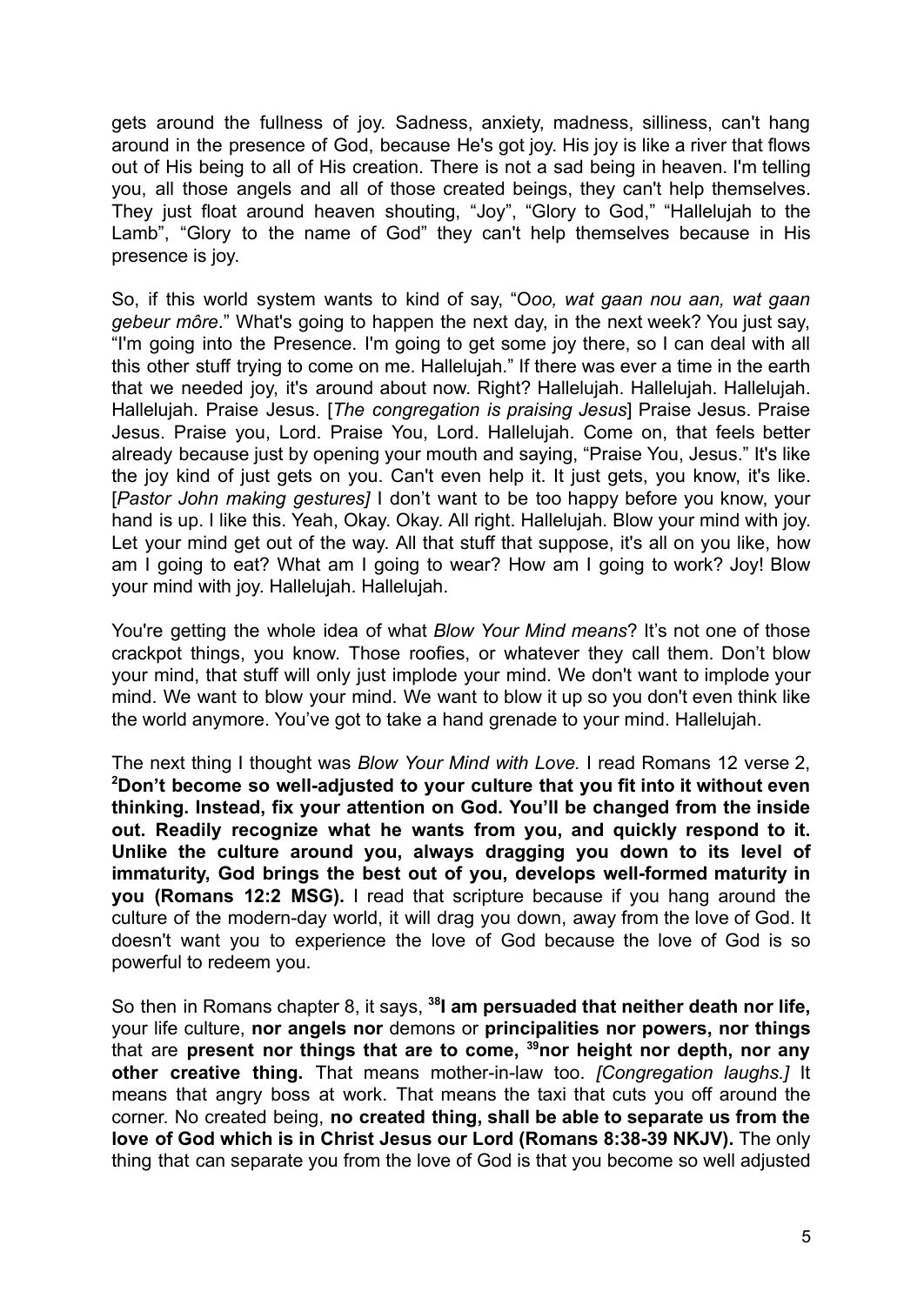to the culture around you that you want to live there, rather than live the love of God. Why would you want to live in the culture around you? Why, why? What's the purpose of you wanting to live in the culture around you? Why? What do they have to offer you? "Well, I've got to know them so that I can do business with them." Yeah, knowing people and being well adjusted to their cultures are two different things.

Hey, yeah, I was thinking about it the other day. The Lord really blessed me financially in the days when I was in the corporate world. I had to deal with, even those days I had to deal with corruption. Those days, I had to deal with bribery. Those days I had to deal with the people that wanted to adjust contracts. Do you know what an adjusted contract means? It means adjusted so that some of it can come to me. Adjusted contracts. Knowing someone and being well adjusted to the culture, they've got nothing to offer you. What you compromise to gain, you will eventually lose. But nothing shall separate us from the love of God.

The message that I preached last week was *Blow Your Mind with Truth, and Nothing but the Truth.* That comes from Ephesians chapter 1 verse 11. I'm just reading from verse 11. **11-12 It's in Christ that we find out who we are and what we are living for. Long before we first heard of Christ and got our hopes up, He had his eye on us, had designs on us for glorious living.** Remember I talked about this last week. He's designed us for glorious living. I don't have enough time in one meeting to explain all of the doctrine of how God never designed poverty at all. Poverty on the earth is not God's vocabulary. In the same way, as there is no sickness in God there is also no poverty in God. It cannot exist there. **He had his eye on us, had designs on us for glorious living, part of the overall purpose he is working out in everything and everyone. 13-14 It's in Christ that you, once you heard the truth and believed it, (this message of your salvation), found yourselves home free, —signed, sealed, and delivered by the Holy Spirit. (Ephesians 1:11-14 MSG)** Hallelujah.

Okay, so those are my catch-up messages today. I did it in about seventeen minutes, sixteen minutes. I said fifteen minutes. Hang with me now. Come on now. Because they sang, the last song that they sang today was *walk in the light.* And the message that the Lord wanted me to minister to you today, is *Blow Your Mind With Light*. Hallelujah.

I have some fairly serious things to say today. Some important things to say today. They're only serious because I have a recognition of what this message will do to those who hear it and I have a recognition of what it actually declares in the spirit realm. Amen. Praise the Lord.

So Ephesians chapter 6 verse 12, in the Amplified, and I'm going to read it from two versions, says this. **<sup>12</sup> For we are not wrestling with flesh and blood [**we are not **contending only with physical opponents], but against despotism, against the powers, against [the master spirits who are] the world rulers of this present darkness.** They are the rulers of this present darkness. What darkness is this? What is this present darkness? It is the darkness of the cultures of the world that reject Christ. That's darkness.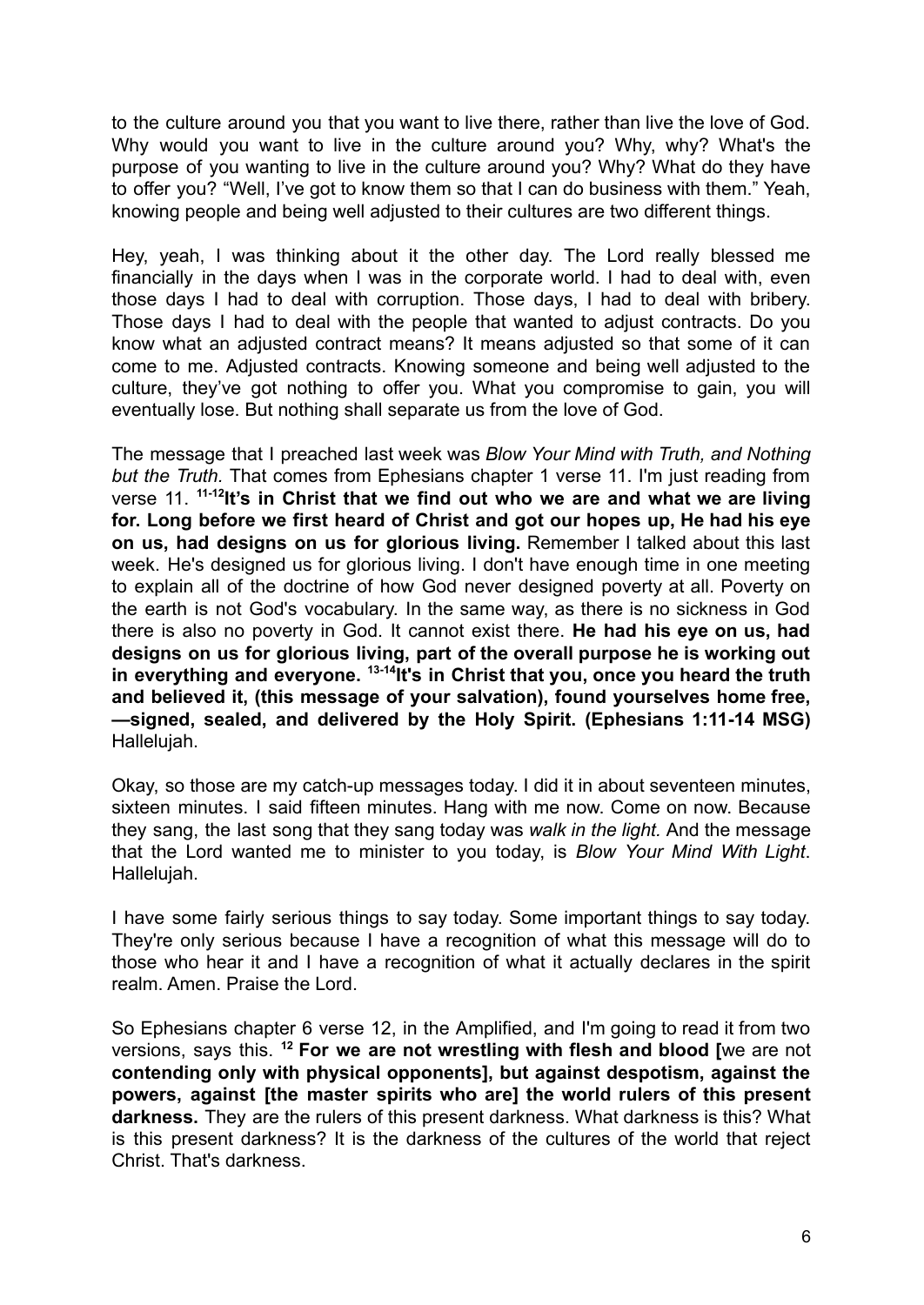So, **<sup>12</sup>against the powers, against [the master spirits who are] the world rulers of this present darkness, against the spirit forces of wickedness in the heavenly (supernatural) sphere (Ephesians 6:12 AMPC).** So this is the apostle Paul writing to a Church. This was the Church of the Ephesians. If I can put it quite plainly, they were people like you and me, that attended Church in Witbank. The apostle Paul wrote a letter to people like you and me, and he would write to the people in Witbank. I want you to understand that we do not only contend with natural, human enemies, but our fight is with these forces that are in the heavenlies. These rulers, these dark forces, these spirits, these things that are happening in the spirit realm, that's where our fight is. In Witbank?

"No, Pastor John, I haven't seen any demons in Witbank." That doesn't mean to say they're not here. I'm going to just say to you, again; **we are not wrestling against flesh and blood**. This was real to me when I was in the corporate world, it was real to me if I was sitting across the table from somebody and I was after business. And typically at that time, the business I was dealing with involved multiple millions of rands worth of contracts because they were large computer systems, so it was always fairly big money.

I would sit across the table and normally to start off with, it would be a guy who would be in charge of a tender or something like that. It often, and most likely, it was the information technology, director, manager, IT guy. Sometimes it was the financial director and the IT director, and we would receive a request for proposal and then we would go about our business to see the fit between our solution and their requirement. When I'm sitting in front of that person, I'm listening to what their requirements are because I was a man of faith, I am a man of faith, I'm a man of the Spirit.

I was not only wanting to find out who my competition was, obviously, you're in a better place if you know your competition, and your major competition is IBM, or it's someone else. You want to know who your competition is because you know what their solution is going to be, what they're offering would be, so you want to know. But inevitably a process like this would take anything from six to eighteen months, depending on the size of the solution that you were working on. I would sit there, and I would begin to allow the Spirit of God inside of me to begin to explore what spiritual forces are at work here. And are they going to prevent me from getting this business?

If they want to try and prevent me, can I overcome it by my faith? Or is there something else going on here that God would require me just to walk away from it? Because my battle wasn't just against flesh and blood, I'm contending for business that is influenced by demonic forces that work in people. If you don't think that the person that you stop, and you do business with, and you buy your lawnmower from is not influenced by a demonic force or the prince of the darkness of this world. Then you're only considering half of the matter every time. Hallelujah.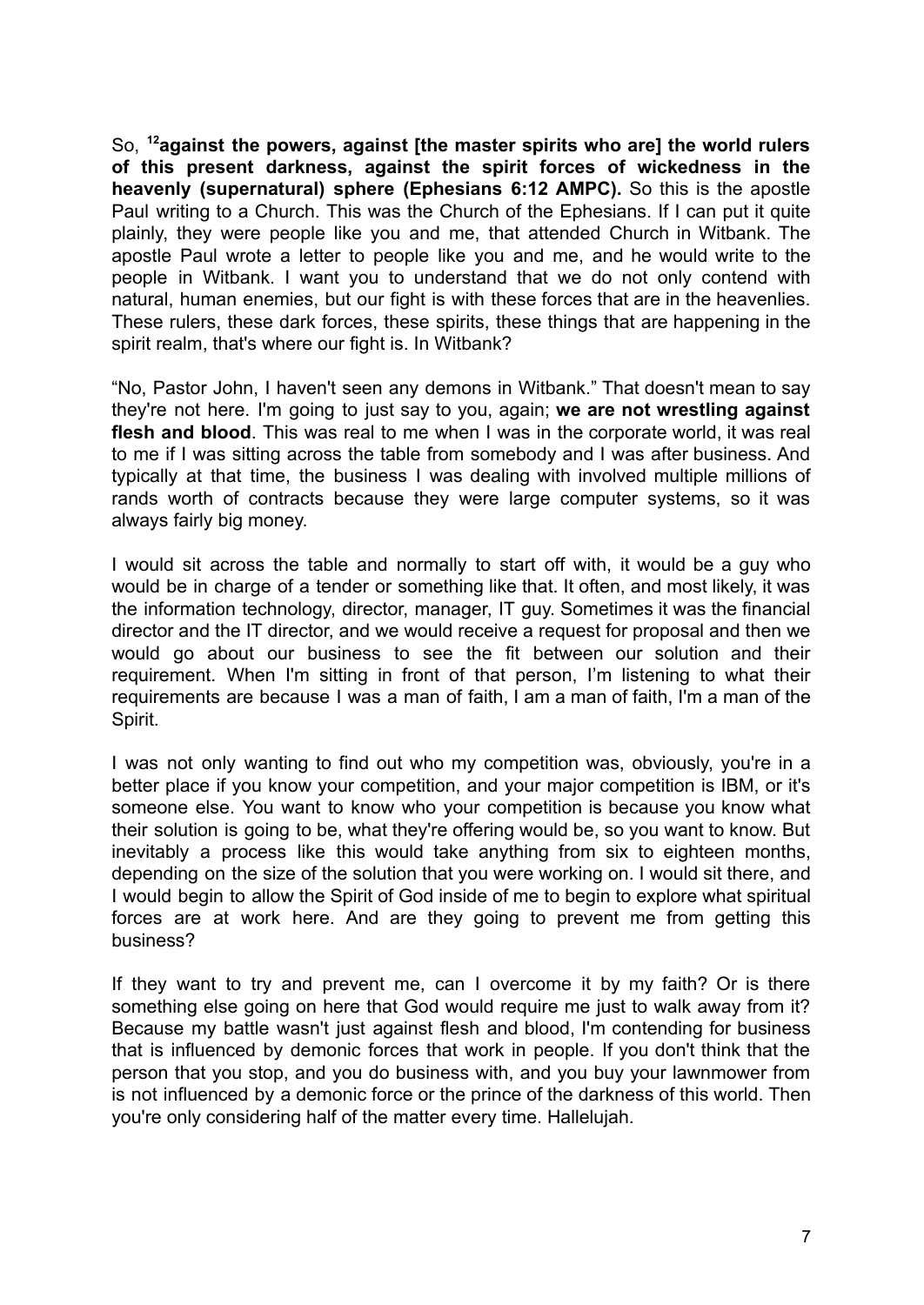You know, that thought that comes to you when you've decided to fast. "Why don't you just have that last piece of cake that's in the fridge?" You think it's just your stomach talking to you. You just think it's your mind training, talking to you. You don't think that there are devils that want to stop you from fasting because you are seeking God's face? Huh? I'm not talking about if you're fasting to lose weight. That's your story. That's your business [*Congregation laughing*].

But if you're fasting and giving up things, because you want to seek the face of God, suddenly you find out these are all these distractions. All these distractions start coming your way. What do you think that it is? It's those forces that recognize; here's a light, here's a light seeker. You become like a, what do they call those things? A heat-seeking missile? You become like a beacon for a heat-seeking missile, you become a burning light. And that heat-seeking missile of enemy forces starts to make their way towards you because your burning fire in God, is visible in the spirit realm.

2022 is going to be one of the best years of our lives. I have no doubt about it. Certainly, the world went into 2021 with a great deal of uncertainty. I have heard it spoken over TV and over radio the last while and many people are saying they're ready to move on from COVID, they're ready to move on from 2021 and they're looking forward to 2022.

Well, I couldn't agree with them more, but I'm not walking away from 2021 like, "Joh, I'm glad that's over." On the contrary, we had such an amazing 2021 that actually God's got to show Himself really mighty and powerful and awesome for us to have a bigger and bolder 2022 because we had such a great '21.

Just a reminder as you go into the next section, that the Lord has really been ministering to me about being strong in the Lord and having strength and that in the year 2022, one of the things that we're going to talk about and there's going to be a big and bold, is we're going to have better relationships in 2022.

So, as you listen to the next section, I want you to know that even in this month of December the Lord has had Pastor Sharon and I on assignment and we have witnessed amazing supernatural and miraculous interventions by God to bring about a reconstruction and a renewal and just an amazing bringing together of relationships and people and restoring. There's a tremendous restoration and reconstruction in relationships that have occurred in the month of December that God has had Pastor Sharon and I on assignment doing things for Him. It's been marvellous to me.

I pray that as you watch this, the rest of this ministry, that you will begin to receive what God has for us. When we get to the end of the message, I'm going to talk to you about what Brother Jerry has said for 2022; the open hand of God is for us in 2022 and I'm going to talk to you a little bit about MiXchange at the end of this session. Please enjoy this next sort of 15 or 20 minutes or so and I'll see you at the end. Thank you, enjoy.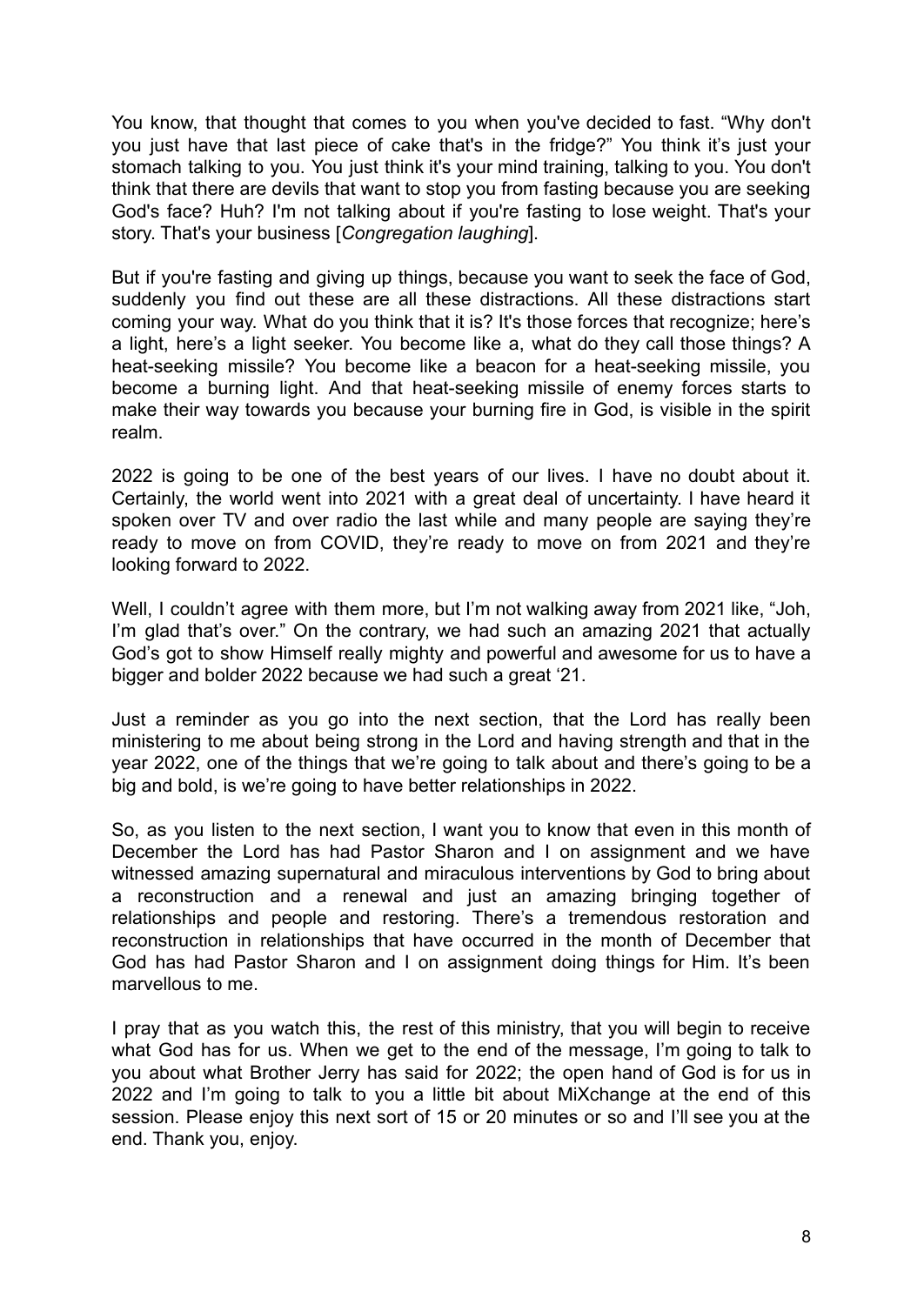Once again, we find ourselves where there is a heightened expectation, and I find God coming and occupying this space and putting things in our mouths, in our spirit and ministering to His people.

So, as we go into 2022 I fully expect that God is going to do some amazing things. So, one of the things that He has told me, some months ago already, that 2022 will be a Version 2 of Big and Bold. So, Big and Bold Version 2 in 2022, which means the things that we did that were big and bold in 2021, we must raise our expectations, we must raise our desires, we must raise our faith levels. We must raise… we must set our sights higher on what God is going to do. It could look different to what, it almost certainly will look different to what it looked like in 2021. Because God is always doing different things and touching different areas in our lives.

I want to read you a scripture and it is in Ephesians chapter 6:10, **<sup>10</sup> Finally, my brethren, be strong in the Lord and in the power of His might. Be strong in the Lord and in the power of His might. (Ephesians 6:10 NKJV).**

One of the things that the Lord has been speaking to my heart in the last couple of weeks actually, as the year has been coming to a close, the calendar year, and the natural course of December coming here in the Southern Hemisphere and South Africa in particular. We know that this is a time where a lot of people go on vacation, they travel across the border into Southern Africa because they work here, they go visit their families. There is a lot of activity and movement out of the major centres and then for a while there is a holiday time or a visitation time of family and then there is a migration back into the major centres of South Africa.

And uh, one of the things… and you begin to hear people's language often. And it's like when the year end is coming, "We can't wait for holiday. It's just, yoh, it's time, I mean we've had quite a year. Like, I don't know if I could have waited one more week. I need a holiday."

Well, what is that an indication of? When people talk like that, what are they indicating? They are actually just saying I am running out of strength. I'm running out of intensity. I'm running out of capacity. I'm running out of capability, perhaps, not in the sense you're not capable but because of capacity and a lack of strength perhaps, it's like you're holding on, holding on, until that time comes.

Well, first I want to say is that if you speak those words, then that's what happens to your strength. Your words actually start to drain your strength. And your words begin to minimize your strength. And one of the things the Lord is giving and increasing in my spirit for 2022 and part of the Version 2 for '22 for Big and Bold is to speak out strength and to speak out to be strong in the Lord and in the power of His might, be strong. Be strong in the Lord and in the power of His might. I am looking for strength in 2022. I am looking to be strong in the Lord, my strength in the Lord and what the Lord can do is really where I am going to draw my boldness and my courage from, is to be strong in the Lord, to be strong in the Lord and in the power of His might. In other words there are some things I know that God is going to do in 2022, that are going to require strength; my natural human strength, but it is my spiritual strength,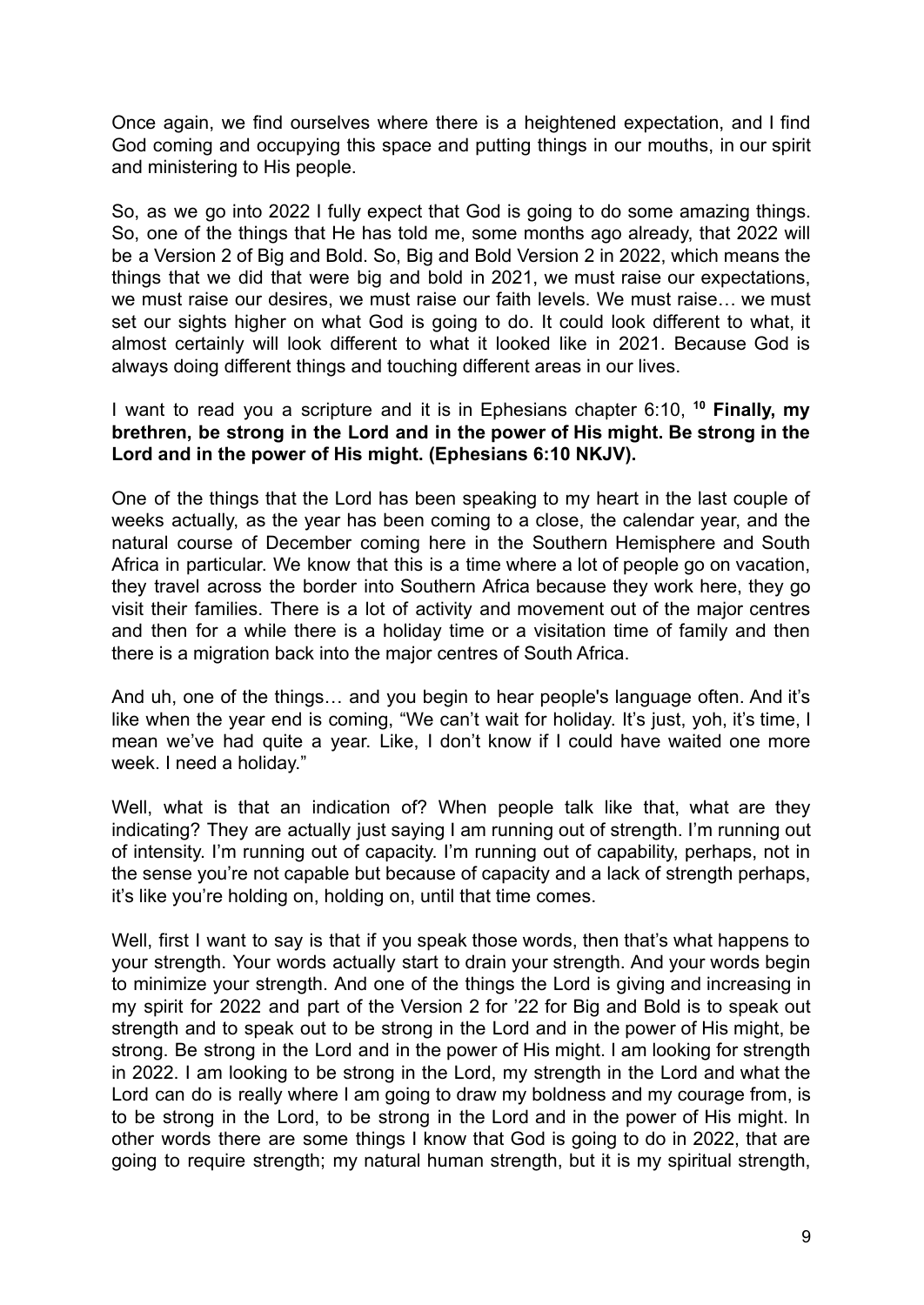my joy strength, my peace strength, my hope strength, my faith strength, the love of God strength that kindness, gentleness, perseverance, steadfastness, the fruit of the spirit strength that is going to be required in my spirit being and I am already speaking and you can already sense this, I am already speaking strength into myself.

I don't want to go through this season that is ahead, this Christmas season and New Year season and be speaking well. "I'm just going to make it, ah I'm not sure, okay phew I've had a bit of a rest I can go on now." I am not taking that particular perspective. God has already got me activated to do things for Him over this period of time that is already supernatural and divine. God is using this time where people move and families come together. God is already using this time with me to be able to be His messenger, to be His hands, to be available to Him to use in other people's **lives** 

Under normal circumstances this would be a time where Pastor Sharon and I would oftentime, just in many ways retreat into our space, we would spend a lot of time talking to each other, sharing with each other, just resting, sleeping, doing some exercises. As a general rule for December we do not like to travel to, away from home, we find the traffic is a lot, we find that actually it is a lot more quiet in town than it is in holiday, coastal resort areas, so we have a tendency to just be at home and enjoy our space and be at peace. But in this season the Lord God has us actually on assignment and He has got us working and so how do I get it done? Well, I am strong in the Lord and I have the power of His might working in me, in me and for me and with me. And I am surging into 2022. I am not waiting for the surge and the strength of God, just waiting for my body to catch up, I am surging.

So, then you might say to me, "Well, Pastor John what about rest?" I will take my rest, I will have times when I go away for two or three days or I'll just rest for two or three days and I'll have moments here and moments there, I certainly will do that. Revitalise my physical body strength and have time alone with Pastor Sharon because we need that, that fellowship that intimacy, that thing that we need to be us, to be our strength together, our joy together, our sharing together with my family if they are around and we can spend some time together, I certainly will do that but I want you to know that I am surging into 2022, I'm already surging from 2021 into 2022 and God has done that in my spirit, He has energised me already in my spirit and so I look forward to what 2022 has for us because I have this surge and you are going to hear me speaking a lot about it.

I have this surge that God is going to restore peoples' relationship with Him, God Himself, He is going to restore that relationship. He is going to bring us up to a higher level in our walk with Him in a way that we are obeying Him, that He can use us and our discipleship. I am aware that actually He is going to do, and hear me now when I say this, He is going to do major, major work on relationships. He is going to do major work on relationships between husbands and wives, between fathers and mothers and children, between siblings, between different family members, God is going to do a major thing and He is going to bring them together under His mantle of knowing Him and there's going to be a restoration and those that have got good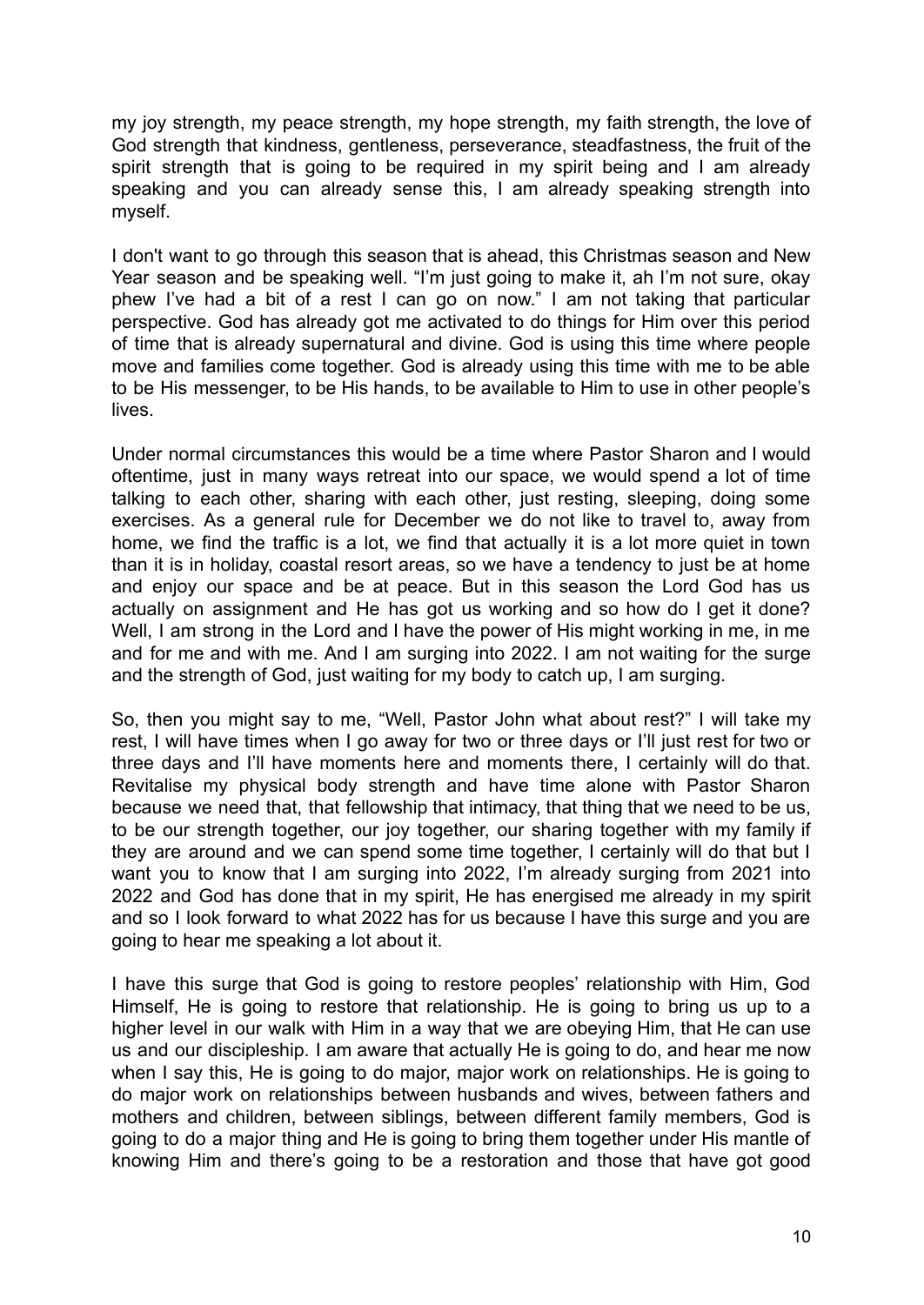relationships, God is going to bring them closer. They are going to get better, they're going to be bigger, they're going to get stronger, they're going to flow together, they're going to be energised to do kingdom-of-God-work together.

God is going to do a major restoration in relationships in 2022. It's, and as I have been asking the Lord about it, and say Lord, why is relationships so big on my heart? And He began to say to me, "Because this virus has been a violation of My Word and a violation of what I stand for. I stand for relationships and I am the ultimate relationship-God." God the Father, Son and Holy Spirit are three in one. There is no separating them. They are unified, they are in a relationship in such unity and intimacy and complete agreement, there is no division between them, there is no separating them, completely united and completely compatible and they are completely in unison with each other. They are the ultimate relationship example for us to follow as believers.

Jesus often spoke, if you read, particularly in the book of John, Jesus often spoke, "Live in Me as I live in the Father", and "As I am united with the Father, so you will be with Me and with the Father" and He is very strong about the relationship component that He talks to His disciples, "Abide in Me and I will abide in you. Just as I abide in the Father and He abides in you and you in Me and He in us." And He's strong and abiding and He's strong on relationships and He's strong on connecting.

I know that as we go into *Big and Bold, Version 2, 2022*, I know that one of the things that's going to happen is that the relationship component is going to produce a level of productivity that we haven't been able to touch before. Because creativity comes from unity. The Spirit of God - words are spoken, words are spoken that God wants to speak when you're in that space of unity and in that space of relationship where you are supporting each other; you're agreeing with each other; you're connecting with each other. You can collaborate and partner with ideas, with energies, with concepts, with all manner of new things that God wants to bring into our lives to release our giftings, release our assignments, and release us into productivity for the Kingdom of God. As we are released into those things, I'm more convinced now than ever before, but the Word of God is true on this – the resources just pour into our hands. Resources come to us because we are completely, completely focused on the relationship component.

For 2022, I'm starting off by just speaking about *be strong in the Lord and in the power of His might*. And if you want to have a declaration, a confession that you want to start to make before we get to see each other again, I would say, say your name. Say,

- John, I'm strong in the Lord.
- John, I'm strengthened with mighty power in the inner man.
- I'm strong in the Lord and I have the power of His might working in me.
- I'm strong. I'm strong in 2022.
- I'm strong in Him.
- I have His might in me.
- I have His power in me.
- I'm ready for everything that He's got in me.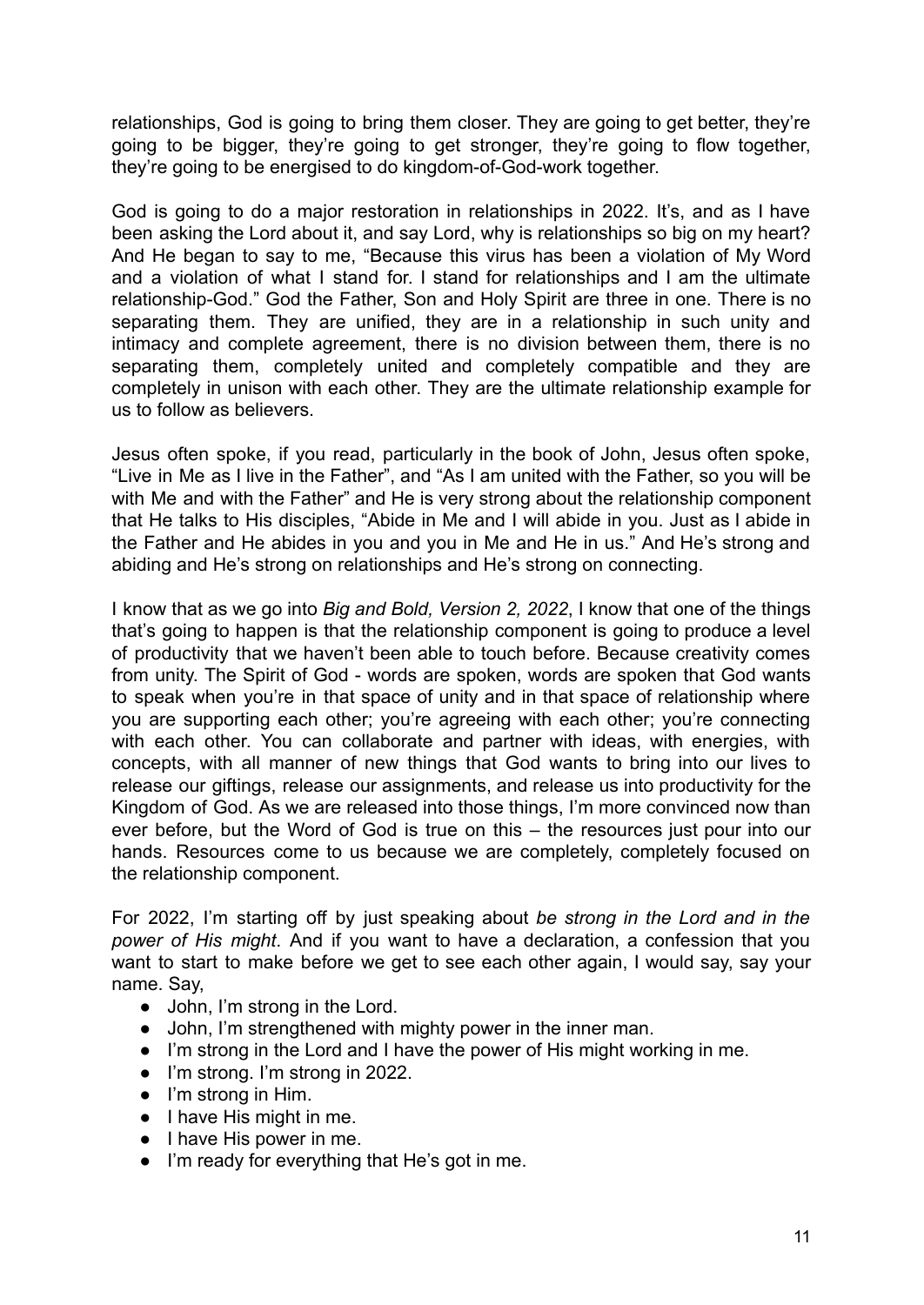● I'm equal to anything and I'm ready for everything that He has got for me and for us in 2022.

So, be strong in the Lord and in the power of His might. If you have strength there is a lot that you can accomplish. If you are weak and you are timid and you are fearful there is every chance that you might retreat, you might become timid and you might find yourself actually not being confident and going for what God has for us and reaching for His best for us.

So, just want to remind you; Brother Jerry Savelle has a word for 2022 and that word is that the open hand of God is extended towards us in 2022 and will bring with it unusual, extraordinary and supernatural provision and it will be accelerated. It's a year where the provision is going to be accelerated, it's going to come quicker and the harvest is going to be greater. He has been reading and I want to read to you from Psalm 145, I'm going to read out of the New Living Translation, verse 13 to 19 and this is what it says; **<sup>13</sup> For your kingdom is an everlasting kingdom. You rule throughout all generations.** Relationship is a generational thing. **The Lord always keeps his promises; he is gracious in all he does. <sup>14</sup> The Lord helps the fallen and lifts those bent beneath their loads.** God is here to strengthen us. **<sup>15</sup> The eyes of all look to you in hope; you give them their food as they need it.** Provision. **<sup>16</sup> When you open your hand, you satisfy the hunger and thirst of every living thing. <sup>17</sup> The Lord is righteous in everything he does; he is filled with kindness.** <sup>18</sup> The Lord is close to all who call on him, yes, to all who call on him in truth.<sup>19</sup> **He grants the desires of those who fear him; he hears their cries for help and rescues them. (Psalms 145:13-19 NLT)**

This passage of scripture in Psalm 145 is not… there's no ambiguity here, there is no doubt about what God is saying here. God is clearly, through the psalmist, He is saying He's hand is open to those who need Him and He will provide, He is kind, He is a great God, He is a generational God, and He is ready to be there for us in all of our comings and goings and all of the things that we go through life with.

For me, I believe that God is not waiting for the system of the world to dictate to Him when He can bless us or how much or how little He can bless us. He's talking to us as a church, He's talking to us as His people and He's saying, "Come along with Me. Let's go big. Let's go bold. The open hand of My favour, the open hand of My blessing, the open hand of My provision, the open hand of all of the good things that I have for you is extended towards you in 2022." So, don't mind what the world is saying, let's believe God. Let's go big and let's go bold and let's watch Him accelerate how He's going to bless us. Things that have taken just too much time are going to suddenly be changed.

Recently I was talking to a lady who's been stuck in her circumstances for 20 years and she was just sharing with us that God has restored in 2 years already what she could have had in 20 years. That sound like the God of acceleration to me. That sounds like the God of provision and favour and an open hand of the favour of God.